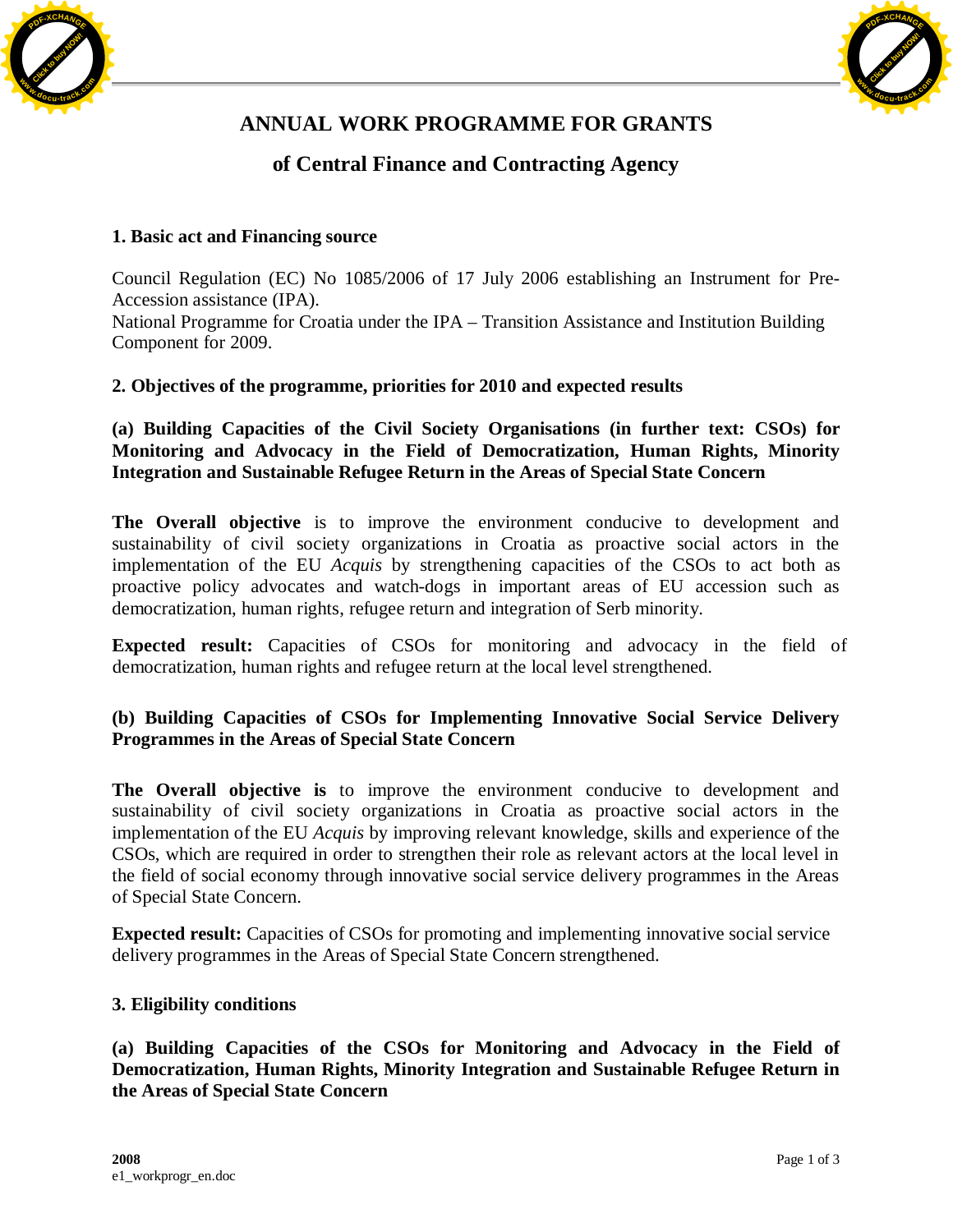

Actions must take place in Croatia.



The applicants will be legal non-for-profit and non-governmental organizations or formal networks of non-for-profit and non-governmental organizations, of the following legal status: citizens' associations, professional and business associations, trade-unions, foundations, academic and research institutions/organizations.

#### **(b) Building Capacities of CSOs for Implementing Innovative Social Service Delivery Programmes in the Area of Special State Concern**

Actions must take place in Croatia.

The applicants will be legal non-for-profit and non-governmental organizations or formal networks of non-for-profit and non-governmental organizations, of the following legal status: humanitarian organizations, citizens' associations; professional and business associations; tradeunions; foundations; academic and research institutions/organizations.

#### **4. Selection and award criteria**

The evaluation will be carried out in accordance with the procedures set out in the *Practical Guide to Contract Procedures for EC External Actions.*

#### **5. Maximum rate of European Union financing**

The overall indicative amount for grants made available under these Calls for proposals is EUR 2.812.500,00 (this allocation consists of EUR 2.500.000,00 from IPA funds and EUR 312.500,00 from the Government Office for Cooperation with NGOs).

Maximum grant is 90% of the total eligible costs of the action. The balance (minimum 10% of the total eligible costs of the action) must be financed from the applicant's or partners' own resources, or from sources other than the European Union budget or the European Development Fund.

#### **6. Schedule of calls for proposals**

The calls for proposals will most likely be launched for:

**(a) Building Capacities of the CSOs for Monitoring and Advocacy in the Field of Democratization, Human Rights, Minority Integration and Sustainable Refugee Return in the Areas of Special State Concern**

- in the  $2<sup>nd</sup>$  quarter of 2010

**(b) Building Capacities of CSOs for Implementing Innovative Social Service Delivery Programmes in the Area of Special State Concern**

- in the  $2<sup>nd</sup>$  quarter of 2010